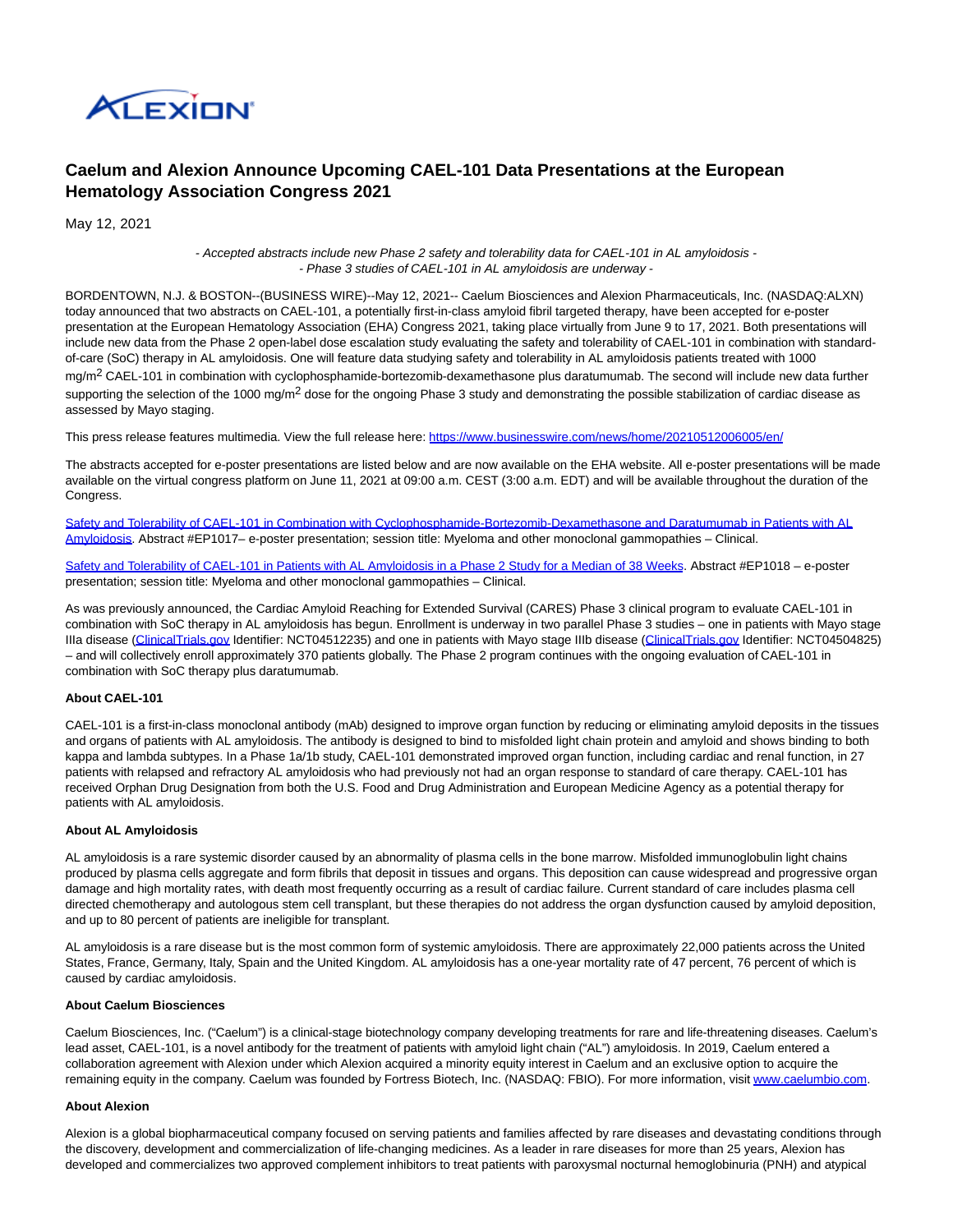hemolytic uremic syndrome (aHUS), as well as the first and only approved complement inhibitor to treat anti-acetylcholine receptor (AchR) antibodypositive generalized myasthenia gravis (gMG) and neuromyelitis optica spectrum disorder (NMOSD). Alexion also has two highly innovative enzyme replacement therapies for patients with life-threatening and ultra-rare metabolic disorders, hypophosphatasia (HPP) and lysosomal acid lipase deficiency (LAL-D) as well as the first and only approved Factor Xa inhibitor reversal agent. In addition, the company is developing several mid-tolate-stage therapies, including a copper-binding agent for Wilson disease, an anti-neonatal Fc receptor (FcRn) antibody for rare Immunoglobulin G (IgG)-mediated diseases and an oral Factor D inhibitor as well as several early-stage therapies, including one for light chain (AL) amyloidosis, a second oral Factor D inhibitor and a third complement inhibitor. Alexion focuses its research efforts on novel molecules and targets in the complement cascade and its development efforts on hematology, nephrology, neurology, metabolic disorders, cardiology, ophthalmology and acute care. Headquartered in Boston, Massachusetts, Alexion has offices around the globe and serves patients in more than 50 countries. This press release and further information about Alexion can be found at: [www.alexion.com.](https://cts.businesswire.com/ct/CT?id=smartlink&url=http%3A%2F%2Fwww.alexion.com&esheet=52428601&newsitemid=20210512006005&lan=en-US&anchor=www.alexion.com&index=4&md5=e3f0363e83f4b239744d8dee7d13dee1)

# [ALXN-P]

## **Forward-Looking Statement**

This press release contains forward-looking statements that involve risks and uncertainties relating to future events and the future performance of Alexion and its products, including statements related to: the anticipated benefits of CAEL-101 (including possible stabilization of cardiac disease as assessed by Mayo staging); CAEL-101 is designed to improve organ function by reducing or eliminating amyloid deposits in the tissues and organs of patients with AL amyloidosis; CAEL-101 is designed to bind to misfolded light chain protein and amyloid and shows binding to both kappa and lambda subtypes; characteristics of clinical trials for CAEL-101 including patients expected to be enrolled in the trials; the Company continues to progress efforts to innovate for patients. Forward-looking statements are subject to factors that may cause Alexion's or Caelum's results and plans to differ materially from those expected by these forward looking statements, including for example: CAEL-101 may not generate the expected benefits to patients that are anticipated; anticipated regulatory approvals may be delayed or refused; results of clinical trials may not be sufficient to satisfy regulatory authorities to approve CAEL-101 as a treatment for AL amyloidosis or other indication (or they may request additional trials or additional information); results in clinical trials may not be indicative of results from later stage or larger clinical trials (or in broader patient populations once the product is approved for use by regulatory agencies); the possibility that results of clinical trials are not predictive of safety and efficacy and potency of CAEL-101 (or failure to adequately operate or manage clinical trials) which could cause us to discontinue sales of the product (or halt trials, delay or prevent submission of regulatory approval filings or result in denial of approval of product candidates); the severity of the impact of the COVID-19 pandemic on the businesses, including on commercial and clinical trial and clinical development programs; unexpected delays in clinical trials; unexpected concerns regarding product candidates that may arise from additional data or analysis obtained during clinical trials or obtained once used by patients following product approval; future product improvements may not be realized due to expense or feasibility or other factors; delays (expected or unexpected) in the time it takes regulatory agencies to review and make determinations on applications for the marketing approval of products; inability to timely submit (or failure to submit) future applications for regulatory approval for products and product candidates; inability to timely initiate (or failure to initiate) and complete future clinical trials due to safety issues, IRB decisions, CMC-related issues, expense or unfavorable results from earlier trials (among other reasons); Alexion dependence on sales from complement inhibitors; future competition from biosimilars and novel products; decisions of regulatory authorities regarding the adequacy of the research, marketing approval or material limitations on the marketing of products; delays or the inability to launch product candidates due to regulatory restrictions, anticipated expense or other matters; interruptions or failures in the manufacture and supply of products and product candidates; failure to satisfactorily address matters raised by regulatory agencies regarding products and product candidates; uncertainty of long-term success in developing, licensing or acquiring other product candidates or additional indications for existing products; the adequacy of pharmacovigilance and drug safety reporting processes; failure to protect and enforce our data, intellectual property and proprietary rights and the risks and uncertainties relating to intellectual property claims, lawsuits and challenges against us (including intellectual property lawsuits relating to ULTOMIRIS brought by third parties); the risk that third party payors (including governmental agencies) will not reimburse or continue to reimburse for the use of our products at acceptable rates or at all; failure to realize the benefits and potential of investments, collaborations, licenses and acquisitions; the possibility that expected tax benefits will not be realized; potential declines in sovereign credit ratings or sovereign defaults in countries where products are sold; delay of collection or reduction in reimbursement due to adverse economic conditions or changes in government and private insurer regulations and approaches to reimbursement; adverse impacts on our supply chain, clinical trials, manufacturing operations, financial results, liquidity, hospitals, pharmacies and health care systems from natural disasters and global pandemics, including the coronavirus; uncertainties surrounding legal proceedings, company investigations and government investigations; the risk that estimates regarding the number of patients with AL amyloidosis and other indications we are pursuing are inaccurate; the risks of changing foreign exchange rates; risks relating to the potential effects of the Company's restructurings; and a variety of other risks set forth from time to time in Alexion's filings with the SEC, including but not limited to the risks discussed in Alexion's Quarterly Report on Form 10-Q for the quarter ended March 31, 2021 and in our other filings with the SEC. Alexion disclaims any obligation to update any of these forward-looking statements to reflect events or circumstances after the date hereof, except when a duty arises under law.

## **Forward-Looking Statement Regarding Acquisition of Alexion by AstraZeneca**

This communication contains forward-looking statements within the meaning of Section 27A of the Securities Act of 1933, as amended, and Section 21E of the Securities Exchange Act of 1934, as amended. You can generally identify forward-looking statements by the use of forward-looking terminology such as "anticipate," "believe," "continue," "could," "estimate," "expect," "explore," "evaluate," "intend," "may," "might," "plan," "potential," "predict," "project," "seek," "should," or "will," or the negative thereof or other variations thereon or comparable terminology. These forward-looking statements are only predictions and involve known and unknown risks and uncertainties, many of which are beyond Alexion's and AstraZeneca plc's "AstraZeneca") control. Statements in this communication regarding Alexion, AstraZeneca and the combined company that are forward-looking, including anticipated benefits of the proposed transaction, the impact of the proposed transaction on Alexion's and AstraZeneca's businesses and future financial and operating results, the amount and timing of synergies from the proposed transaction, the terms and scope of the expected financing for the proposed transaction, the aggregate amount of indebtedness of the combined company following the closing of the proposed transaction, are based on management's estimates, assumptions and projections, and are subject to significant uncertainties and other factors, many of which are beyond Alexion's and AstraZeneca's control. These factors include, among other things, market factors, competitive product development and approvals, pricing controls and pressures (including changes in rules and practices of managed care groups and institutional and governmental purchasers), economic conditions such as interest rate and currency exchange rate fluctuations, judicial decisions, claims and concerns that may arise regarding the safety and efficacy of in-line products and product candidates, changes to wholesaler inventory levels, variability in data provided by third parties, changes in, and interpretation of, governmental regulations and legislation affecting domestic or foreign operations, including tax obligations, changes to business or tax planning strategies, difficulties and delays in product development, manufacturing or sales including any potential future recalls, patent positions and the ultimate outcome of any litigation matter. Additional information concerning these risks, uncertainties